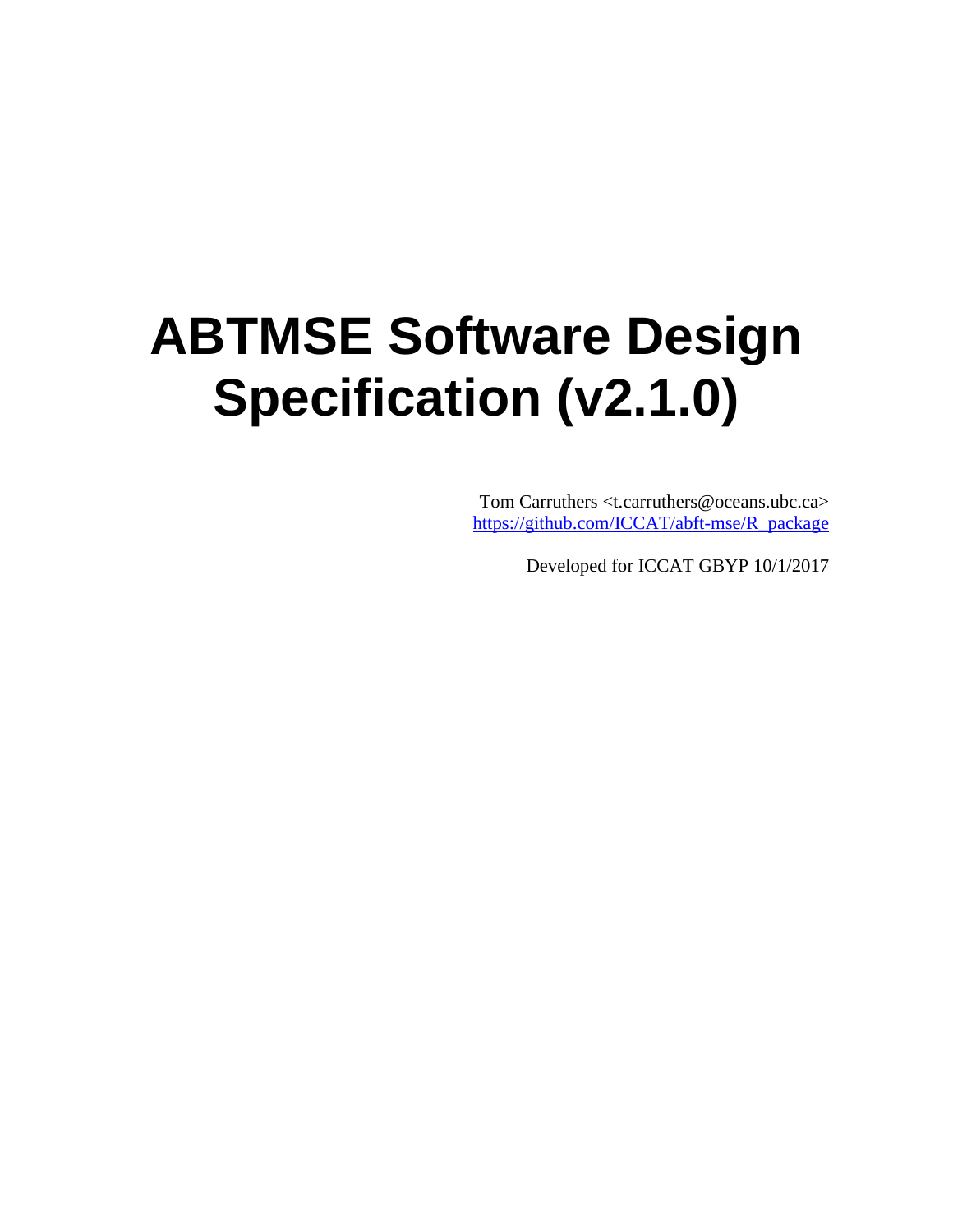#### **Table of Contents**

| 2.           |             |  |
|--------------|-------------|--|
|              | 2.1<br>2.2. |  |
|              |             |  |
| $\mathbf{4}$ |             |  |
| 5.           |             |  |
|              |             |  |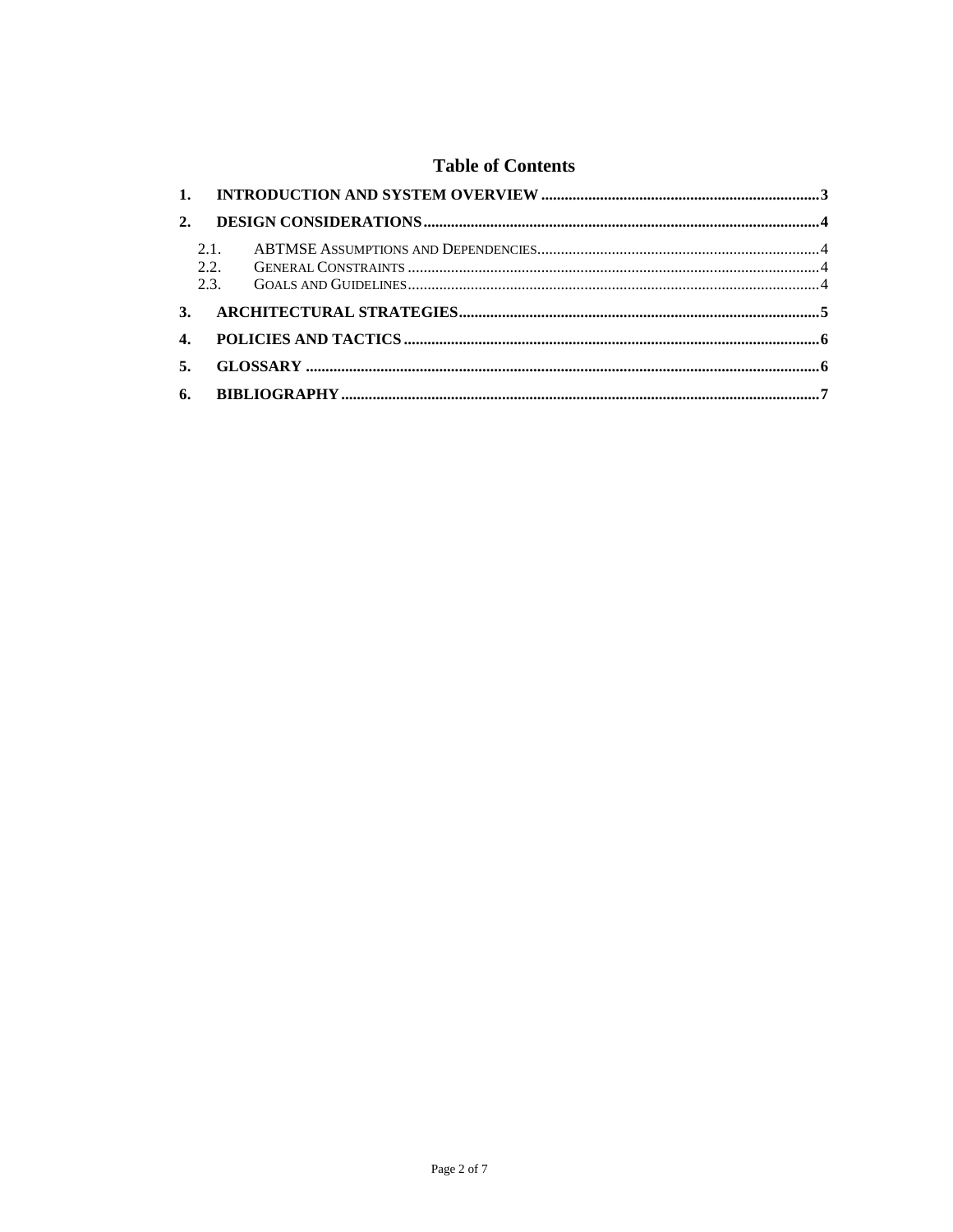## <span id="page-2-0"></span>**1. Introduction and System Overview**

ABTMSE (Atlantic Bluefin Tuna – Management Strategy Evaluation) is an R package designed for simulation testing fishery management procedures to evaluate robustness, value of information and reveal management trade-offs. The package is coded in the R language (v3.3.2, R Development Core Team 2017) and developed in RStudio (v0.99.903, 2017) with Rtools (v3.4) depending on R packages for computation (parallel, snowfall, methods), presentation (ggplot2) and documentation (roxygen2, knitr, rmarkdown, pkgdown).

ABTMSE depends on a multi-stock, spatial, seasonal, statistical catch at length stock assessment model called M3 (v1.8) that is fitted to fishery, survey and electronic tagging data. The ABTMSE framework reproduces the stock and fishery dynamics estimated by the M3 assessment model and then projects these into the future subject to management by userspecified management procedures (a mode of management, e.g. TAC setting by stock assessment model subject to a harvest control rule). Although more complex since it has spatial and seasonal dynamics, the M3 model and ABTMSE operating models follow the standard equations for age-structured population dynamics (e.g. Quinn and Deriso 1999, Chapter 8).



Figure 1. The ABT-MSE framework. ABTMSE R package components are highlighted in blue. Object classes are colored orange.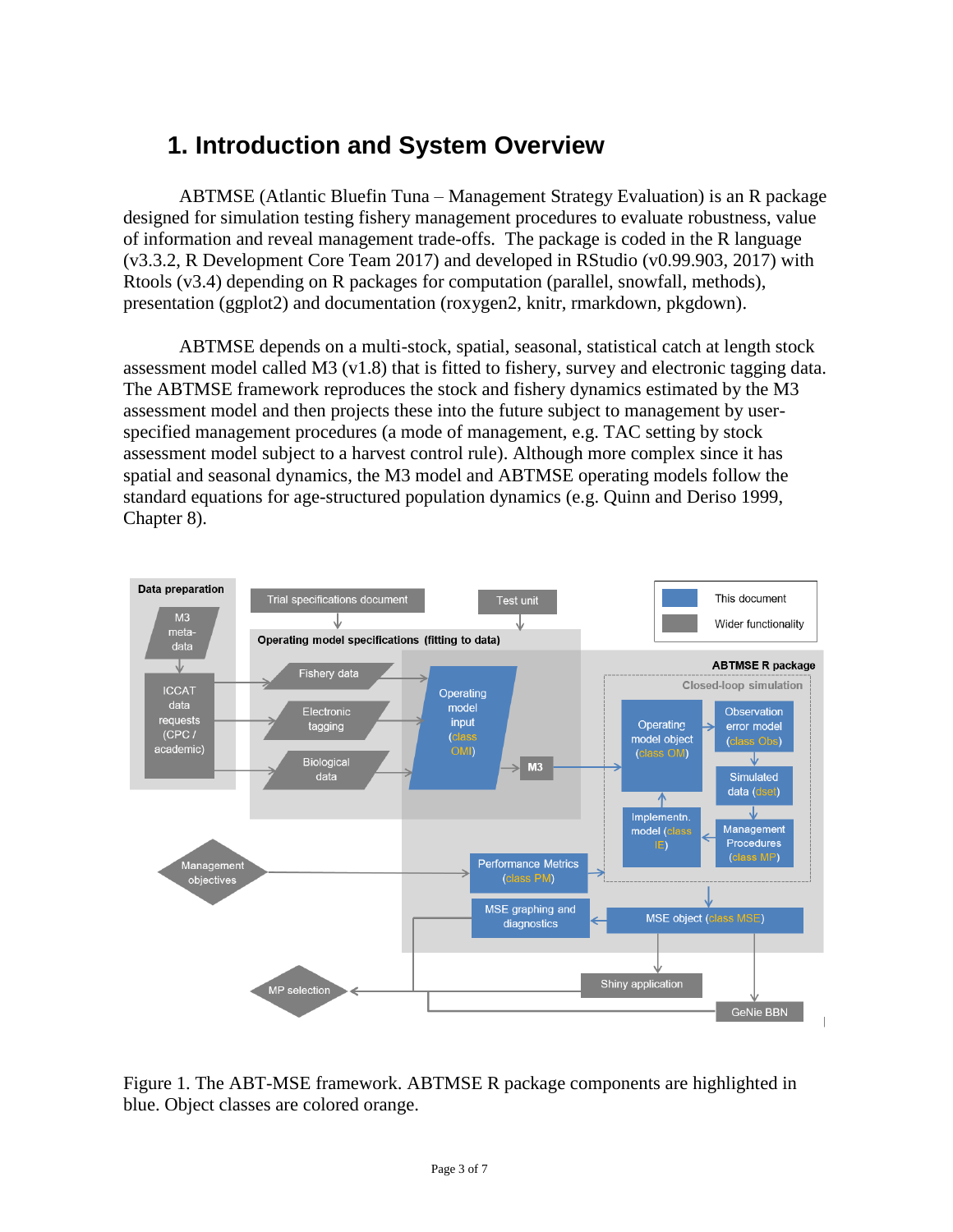This document is intended as an overview of the ABT-MSE R package, its functionality, role in the wider MSE framework, configuration options, design brief and objectives.

## <span id="page-3-0"></span>**2. Design Considerations**

#### <span id="page-3-1"></span>*2.1. ABTMSE Assumptions and Dependencies*

- Dependent on R packages: MASS, parallel, snowfall, methods, ggplot2, roxygen2, knitr, rmarkdown, pkgdown.
- I/O from M3 operating model
- Should run in Mac, Linux and Windows operating systems
- Intended for use by quantitative fisheries analysts
- The first priority is ease of customization by users

#### <span id="page-3-2"></span>*2.2. General Constraints*

- Must be portable (available in a single transferable file preferably small enough to email)
- Should have an intuitive system for documentation
- Must allow for exactly reproducible results
- Must allow users to customize operating models, management procedures and performance metrics.
- Must be based on an established programming language / framework allowing other users to modify code.
- Should allow for customizable catch allocation and spatial definition of assessments/stocks

#### <span id="page-3-3"></span>*2.3. Goals and Guidelines*

- Support the testing of alternative a management procedures
- Allow for evaluation of various stock and fishery assumptions (custom operating models).
- Support custom performance metrics
- Provide a wide range of options for visualizing and interpreting MSE outputs
- The package should allow for all 7 steps of MSE as described by Punt and Donovan (2007):
	- (1) qualitative specification and prioritization of the management objectives, as derived from legislation, legal decisions, and international standards and agreements;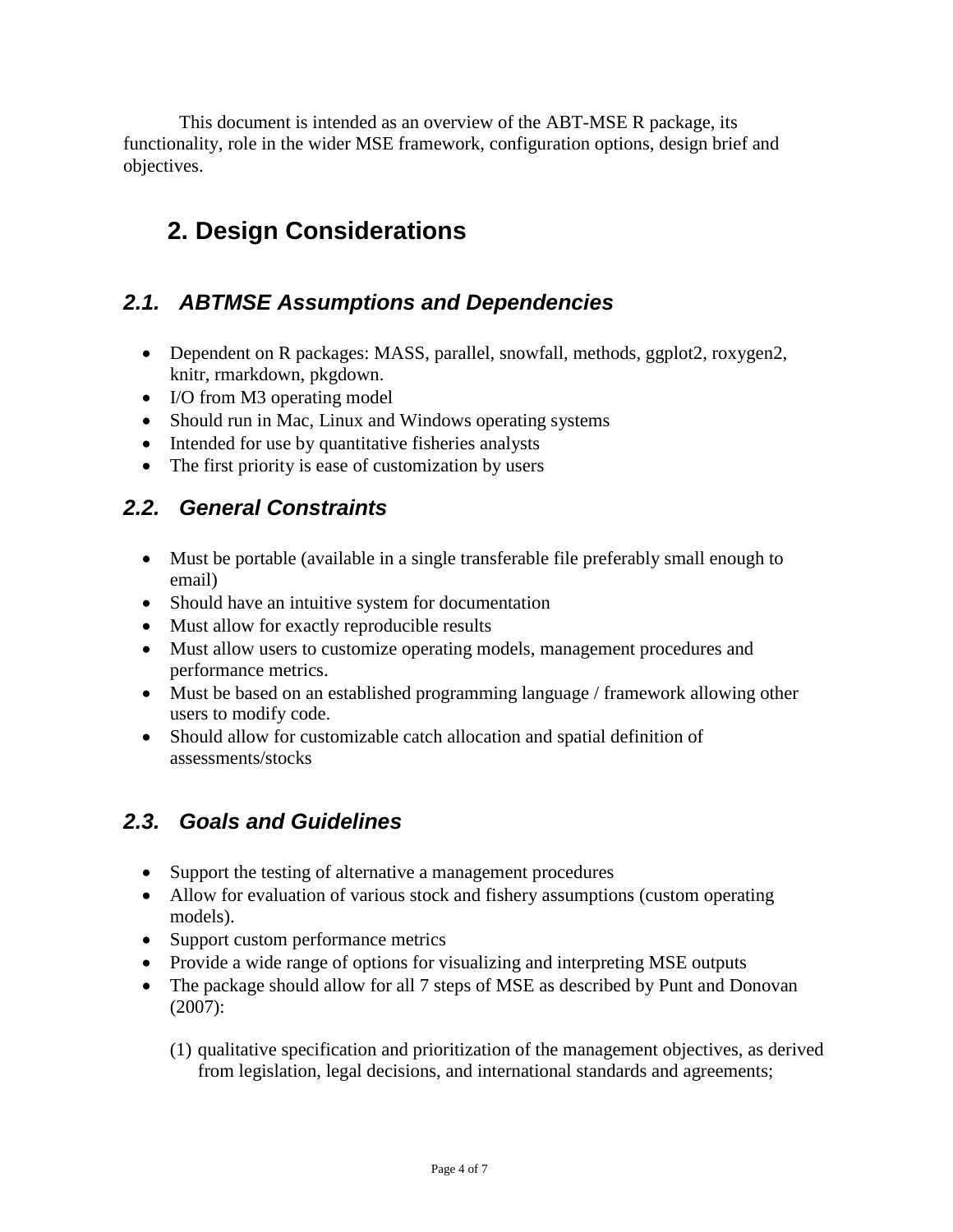- (2) quantification of the qualitative management objectives in the form of performance measures;
- (3) development and parameterization of a set of "operating models" that represent different plausible alternatives to the dynamics of the "true" resource and fishery being managed;
- (4) identification of candidate management procedures, including monitoring strategies;
- (5) simulation of the future use of each candidate management procedure, involving for each time-step during the projection period: (a) generation of assessment data; (b) determination of the management action (i.e. assessment and application of some HCR); and (c) evaluation of the biological implications of the management action by removing the catch from the population as represented in the operating model;
- (6) summary of the performance of the candidate management procedures in terms of values for the performance measures; and
- (7) selection of the management procedure that best meets the specified objectives.7):

### <span id="page-4-0"></span>**3. Architectural Strategies**

ABT MSE was coded as an R package because:

- R is now the *de facto* software development and analysis environment for scientists, which maximizes the accessibility of the ABT-MSE software for users.
- Through the CRAN repository, R includes numerous additional packages allowing for a high degree of flexibility in data organization, analysis and presentation. This additional functionality provides a wide scope for userspecified additions to the framework and maximizes the likelihood of incorporating new methods and management procedures.
- R includes a built-in system of documentation allows all functions, data and objects to be queried by users including examples of their intended use.
- R documentation can be efficiently produced using packages such as 'roxygen2' and online materials can be developed using packages such as 'pkgdown'.
- R includes a range of developer tools that can help users access and interpret the latest versions of the package, for example by installing the current development version from the GitHub website.
- Automatic document generation using 'rmarkdown' and 'knitr' allow for standardized reporting of operating model fits to data etc.
- R supports the flexible definition of object (e.g. an observation error model) and function (e.g. a management procedure) classes minimizing coding errors, providing support for generic methods and reducing the duplication of code. This object-oriented approach also allows users to find and investigate suitable prespecified objects that are needed for running the MSE.
- R packages are portable and can be distributed as a single compressed file.
- R is freely available and very actively maintained and updated.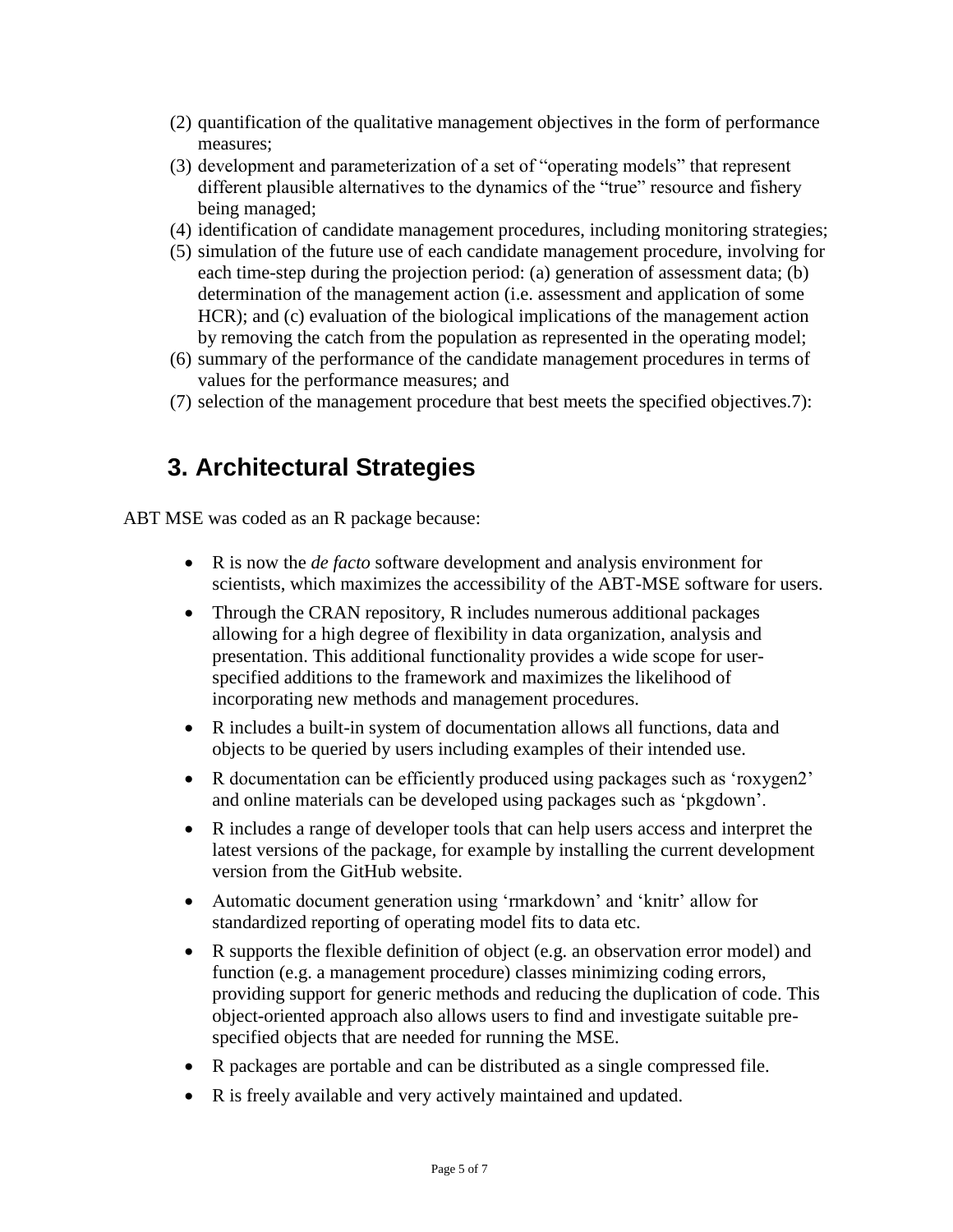The formatted inputs to the assessment model (class OMI), operating models (class OM), observation error models (class Obs), implementation error models (Imp) and the outputs of the MSEs (class MSE) were also designed as object classes. This allows users to rapidly build and store new MSE runs. Management procedures (class MP) and performance metrics (class PM) were designed as function classes so that generic analyses (MSEs) and generic performance plots could be developed.

#### <span id="page-5-0"></span>**4. Policies and Tactics**

All functions, data and objects should be documented both in the package and online.

Documentation of functions should include worked examples.

All features of the R package should be demonstrated in an [extensive user guide](https://drive.google.com/open?id=0B0HYOP0BN5RPV1BXOGk0cEwyTGM)

MSE is computationally intensive. Where possible computation should take advantage of parallel processing and allow for compiled code (e.g. .cpp .dll code) to minimize computation time.

#### <span id="page-5-1"></span>**5. Glossary**

**ABT** – Atlantic Bluefin Tuna

**ADMB** – Automatic Differentiation Model Builder

- **Assessment model** A fishery model that represents system dynamics and is used to support management decision making.
- **dset**  a simulated data set
- **I/O**  Input / Output
- **IE**  Implementation Error model
- **M3** Modifiable Multi-stock Model, an assessment and operating model for Atlantic Bluefin Tuna.
- **MCMC**  Markov Chain Monte Carlo
- **MLE**  Maximum Likelihood Estimate
- **MP** Management procedure (an algorithm that takes you from data to a management recommendation)
- **MSE** Management Strategy Evaluation (or an object storing MSE outputs)
- **Obs**  Observation error model.
- **OM –** An operating model or an object storing operating model specification